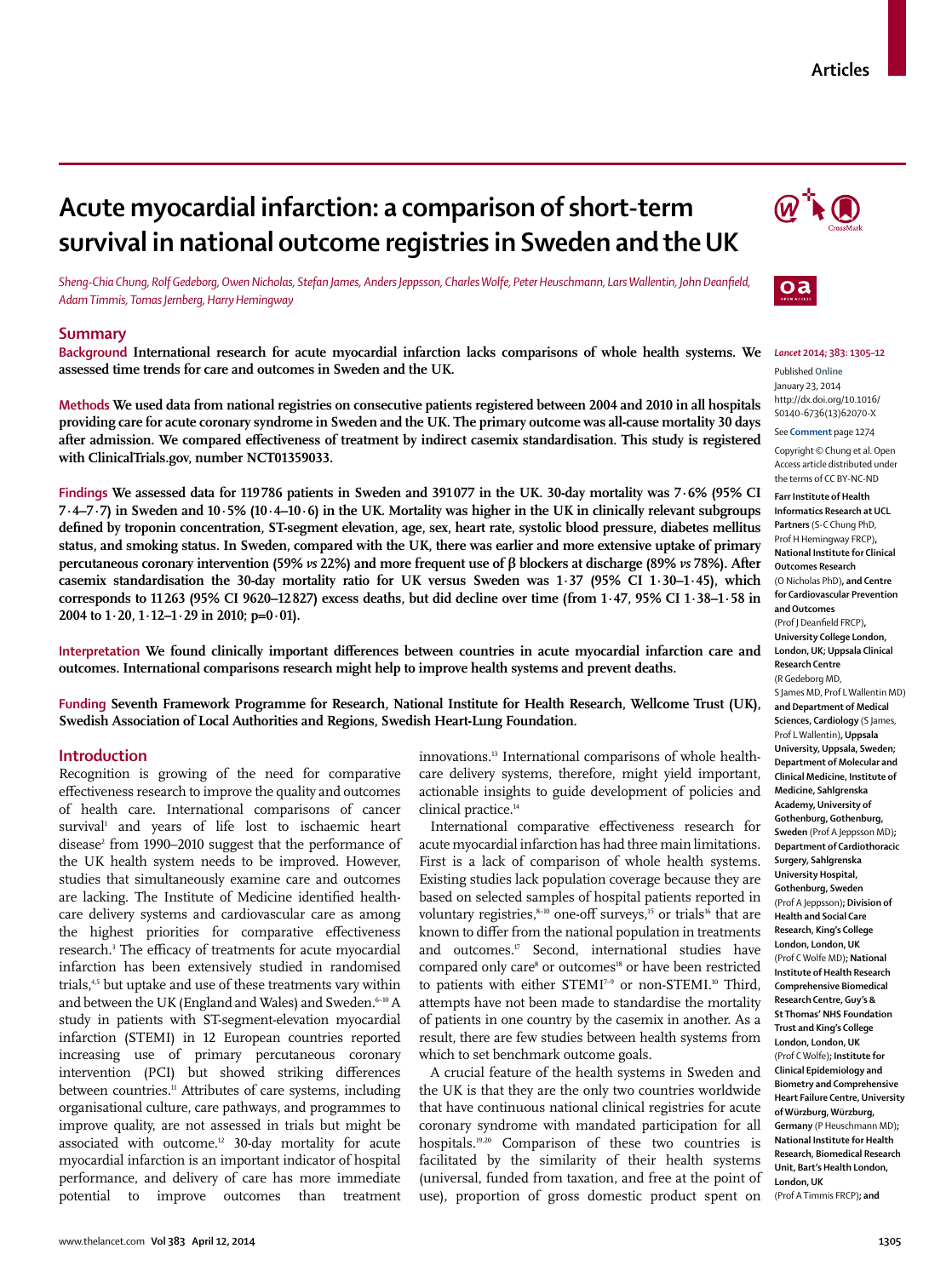**Department of Medicine, Huddinge, Section of Cardiology, Karolinska Institute, Stockholm, Sweden** (T Jernberg MD)

Correspondence to: Dr Tomas Jernberg, Department of Cardiology, Karolinska University Hospital, Karolinska Institute, Huddinge 141 86, Stockholm, Sweden **tomas.jernberg@karolinska.se**

Prof Harry Hemingway, Farr Institute of Health Informatics Research at UCL Partners, University College London, 222 Euston Road, London NW1 2DA, UK **h.hemingway@ucl.ac.uk**

or

See **Online** for appendix

health, and national policy guidance provided for the evidence-based management of acute myocardial infarction.<sup>21,22</sup> Differences are that Sweden has more rapid diffusion of some new technologies,<sup>23</sup> more complete use of evidence-based practice,<sup>9</sup> and a more established system for evaluating and reporting the quality and outcomes of care24 than the UK.

In the absence of previous international comparisons, our objectives in this study were as follows: first, to assess the validity of comparing data from the two nationwide clinical registries; second, to compare time trends for proportions of patients in receipt of effective interventions while in hospital and at discharge between 2004 and 2010; third, to compare crude and casemix-standardised 30-day mortality between the two countries and between clinically important subgroups; fourth to estimate time trends in casemix-standardised mortality and compare them between Sweden and the UK; and fifth, to explore the contribution of clinical care to any difference in mortality.

## **Methods**

## **Study population**

All hospitals providing care for acute myocardial infarction in Sweden and the UK contribute data on consecutive patients to the Swedish Web-System for Enhancement and Development of Evidence-Based Care in Heart Disease Evaluated According to Recommended Therapies (SWEDEHEART)/Register of Information and Knowledge about Swedish Heart Intensive care Admissions (RIKS-HIA) and the UK Myocardial Ischaemia National Audit Project (MINAP), respectively. RIKS-HIA and MINAP comply with the Cardiology Audit and Registration Data Standards (for acute coronary syndrome in Europe.<sup>7,25,26</sup> We



*Figure 1***: Study population**

AMI=acute myocardial infarction. ID=identifier.

obtained data for all patients who were admitted to hospital because of acute myocardial infarction between Jan 1, 2004, and Dec 31, 2010. For patients with multiple admissions we used the earliest record. Acute myocardial infarction diagnosis was based on guidelines from the European Society of Cardiology/American College of Cardiology/American Heart Association.<sup>27</sup> The study was approved by the MINAP Academic Group and the steering group of SWEDEHEART.

#### **Casemix and treatment measures**

The definitions of casemix, evidence-based hospital treatment, and discharge medications in SWEDEHEART/ RIKS-HIA and MINAP were compared (appendix pp 2–9). The 17 casemix characteristics were demographic factors (age, sex, year of admission), risk factors (smoking, history of diabetes mellitus, and hypertension), severity of acute myocardial infarction (troponin concentrations, systolic blood pressure at admission, heart rate at admission), history of heart failure, cardiac arrest at admission, history of cerebrovascular disease, or history of acute myocardial infarction, and previous procedures or use of medication (antiplatelet treatment with aspirin, clopidogrel, or both, PCI, coronary artery bypass graft surgery). Features of hospital treatment for STEMI were reperfusion therapy (primary PCI or fibrinolytic therapy before or during hospital stay), delay between symptom onset and primary PCI or fibrinolysis, coronary intervention other than primary PCI, intravenous glycoprotein IIb/IIIa inhibitors, and use of anticoagulants. Discharge medications assessed were antiplatelet therapy (aspirin, clopidogrel, or both), β blockers, angiotensinconverting-enzyme (ACE) inhibitors or angiotensinreceptor blockers (ARBs), and statins. Validation of SWEDEHEART/RIKS-HIA (each year a trained monitor compares data with a chart review in 30 randomly selected patients within each hospital) showed a 96·1% agreement.<sup>20</sup> Validation of MINAP data (compared with reaudit data, generated from each hospital annually by the re-entering of 20 data items on 20 randomly selected patients) showed a median agreement of 89.5%.<sup>19</sup>

#### **Mortality**

The primary clinical outcome was all-cause mortality within 30 days after hospital admission. National unique identifiers were used to link patients with the National Death Registry in Sweden or the Office for National Statistics in the UK. We accessed these registries to ascertain vital status or date of death at 30 days.

#### **Statistical analysis**

We compared troponin I and T concentrations, casemix, hospital treatment, and medication at discharge between Swedish and UK patients. Data are shown as proportion (95% CI) for categorical variables and mean (SD) or median (IQR) for continuous variables. To further investigate the comparability of acute myocardial infarction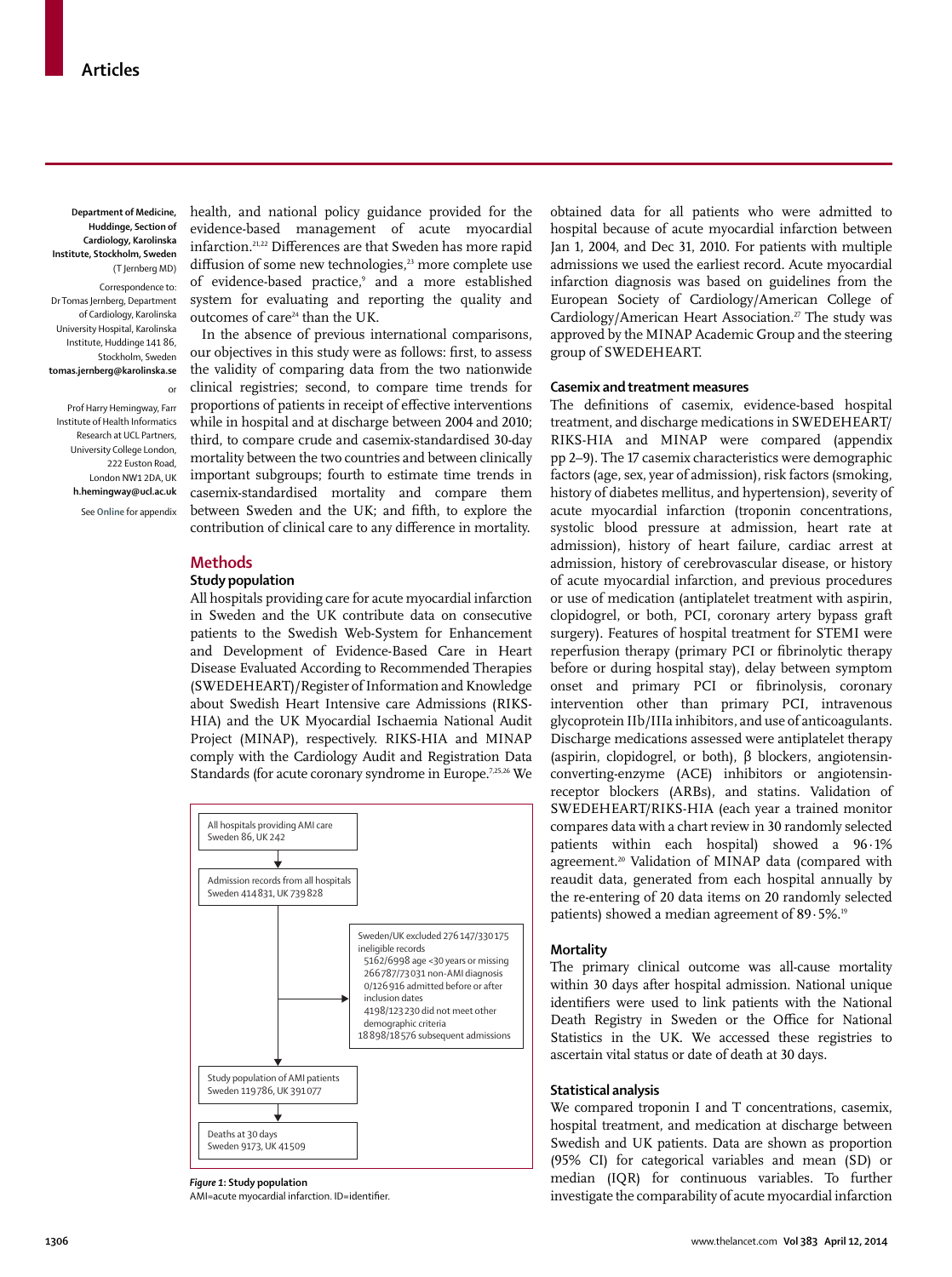diagnosis in the two registries, we compared the propensity of acute myocardial infarction diagnosis between UK and Sweden patients (appendix pp 12–13). Treatments for acute myocardial infarction were also compared by year of hospital admission.

We compared mortality outcomes with Kaplan-Meier analysis in clinically important subgroups (STEMI or non-STEMI, troponin concentration, systolic blood pressure at admission, heart rate at admission, sex, age, year of admission, diabetes status, and smoking), after casemix standardisation, and by propensity-score matching. In casemix standardisation, we modelled 30-day mortality for the two countries with the 17 casemix variables then applied the Sweden model to the UK acute myocardial infarction population to estimate the casemix-standardised relative risk of observed UK 30-day mortality for each study year and overall. In propensity matching, we estimated the propensity of being a STEMI patient and the propensity of being a non-STEMI patient in Sweden and the UK, according to logistic regression, and then matched patients on the basis of propensity scores (appendix pp 12–14).

Casemix models incorporated a random effect for participant hospital. The extent of missing values was assessed and then managed by multiple imputation (appendix pp 16–19). Analyses were performed with SAS (version 9.3), R (version 2.9.2), and Matlab (version 7.14). This study is registered with ClinicalTrials.gov, number NCT01359033.

## **Role of the funding source**

The sponsors of the study had no role in study design, data collection, data analysis, data interpretation, or writing of the report. S-CC had full access to all the data in the study. TJ and HH had final responsibility for the decision to submit for publication.

## **Results**

The study population was drawn from 86 hospitals in Sweden and 242 in the UK. 119 786 patients were eligible in Sweden and 391077 in the UK (figure 1) and data on 30-day mortality were available for 119 786 (100%) and 390 951 (99·97%) of these, respectively.

Median concentrations (IQR) maximum troponin I and troponin T were similar in Sweden and the UK overall (table 1) and for STEMI and non-STEMI patients by year (appendix pp 10–11).

The proportion of patients with STEMI was lower in Sweden than in the UK (32% *vs* 40%). The distributions of age and sex were similar in the two countries (table 1). Swedish patients had more favourable risk profiles than UK patients for some factors (eg, lower prevalence of current smoking and higher systolic blood pressure at admission), but worse risk profiles for other factors (eg, higher prevalence of diabetes, heart failure, and cerebrovascular disease). Previous use of antiplatelet and β-blocker therapy was greater in Sweden, but use of statins on admission was lower (table 1).

Total reperfusion for STEMI was more common in the UK than in Sweden (77% *vs* 71%). Fibrinolysis was also more common in the UK (54% *vs* 12%), but primary PCI

|                                                          | Sweden (n=119786)               | UK (n=391077)                                          |
|----------------------------------------------------------|---------------------------------|--------------------------------------------------------|
| Casemix                                                  |                                 |                                                        |
| <b>STEMI</b>                                             | 38 432 (32.1%, 31.8-32.3)       | 157418 (40.3%, 40.1-40.4)                              |
| Mean (SD) age (years)                                    | 71.2(12.3)                      | 69.5(13.6)                                             |
| Female                                                   | 43512 (36.3%, 36.1-36.6)        | 135 664 (34 8%, 34 7 - 34 9)                           |
| Median (IQR) AMI severity                                |                                 |                                                        |
| Systolic blood pressure (mm Hq)                          | 145 (125-165)                   | 139 (120-158)                                          |
| Heart rate (beats per min)                               | 78 (65-93)                      | 79 (66-94)                                             |
| Troponin I (µg/L)                                        | $4.2(0.8-18.0)$                 | $4.4(0.8-21.7)$                                        |
| Troponin T (µq/L)                                        | $0.7(0.2 - 2.3)$                | $0.65(0.2 - 2.3)$                                      |
| <b>Risk factor</b>                                       |                                 |                                                        |
| Current smoker                                           | 25 085 (23.3%, 23.0–23.5)       | 104 522 (29.5%, 29.3-29.6)                             |
| History of diabetes                                      | 26 992 (22 7%, 22 - 4 - 22 - 9) | 65458 (17.6%, 17.4-17.7)                               |
| History of hypertension                                  | 53 155 (45-2%, 44-9-45-5)       | 173 342 (47 - 3%, 47 - 2 - 47 - 5)                     |
| Cardiovascular disease history                           |                                 |                                                        |
| Heart failure                                            | 10859 (9.7%, 9.5-9.8)           | 18944 (5.3%, 5.2-5.4)                                  |
| Cardiac arrest before admission                          | 1578 (1.3%, 1.3-1.4)            | 8478 (2.3%, 2.2–2.3)                                   |
| Cerebrovascular disease                                  | 9816 (10-1%, 9-9-10-3)          | 30091 (8.5%, 8.4-8.5)                                  |
| Myocardial infarction                                    | 26 526 (22 4%, 22 1 - 22 6)     | 67346 (18.3%, 18.1-18.4)                               |
| Prehospital treatment                                    |                                 |                                                        |
| Antiplatelet monotherapy                                 | 43485 (36.6%, 36.3-36.9)        | 98247 (26.4%, 26.3-26.6)                               |
| Antiplatelet dual therapy                                | 4788 (4.0%, 3.9-4.1)            | 10931 (2.9%, 2.9-3.0)                                  |
| PCI                                                      | 9475 (8.0%, 7.8-8.2)            | 19473 (5.4%, 5.4–5.5)                                  |
| CABG                                                     | 9192 (7.7%, 7.6-7.9)            | 17383 (4.8%, 4.8-4.9)                                  |
| Hospital treatment                                       |                                 |                                                        |
| <b>STEMI</b> patients                                    |                                 |                                                        |
| Total reperfusion treatment                              | 27354 (71.2%, 70.7-71.6)        | 118880 (76.6%, 76.4–76.8)                              |
| Prehospital fibrinolysis                                 | 1533 (4.1%, 3.9-4.4)            | 13 903 (9.3%, 9.2-9.5)                                 |
| In-hospital fibrinolysis*                                | 4539 (11.8%, 11.5-12.1)         | 84112 (54-2%, 54-0-54-5)                               |
| Primary PCI                                              | 22773 (59.3%, 58.8–59.8)        | 34 695 (22.4%, 22.2-22.6)                              |
| Median (IQR) delay from symptom to<br>fibrinolysis (min) | 177 (108-322)                   | 150 (94-285)                                           |
| Median (IQR) delay from symptom to<br>primary PCI (min)  | 198 (129-365)                   | 199 (140-328)                                          |
| Non-STEMI and STEMI patients                             |                                 |                                                        |
| Coronary intervention other than primary<br>PCI          | 34288 (28.6%, 28.4–28.9)        | 58 492 (17.3%, 17.2–17.5)                              |
| IV glycoprotein IIb/IIIa receptor inhibitors             | 24 993 (21.0%, 20.8-21.2)       | 28389 (8.6%, 8.5-8.7)                                  |
| Anticoaqulants                                           | 87 271 (73.2%, 73.0-73.5)       | 283344 (83.0%, 82.9-83.1)                              |
| Median (IQR) duration of hospital stay (days)            |                                 |                                                        |
| <b>Discharge medication</b>                              | $5(3-7)$                        | $6(3-10)$                                              |
| Antiplatelet monotherapy                                 |                                 |                                                        |
|                                                          | 30409 (27%, 26-8-27-3)          | 103 218 (34-2%, 34-1-34-4)                             |
| Antiplatelet dual therapy                                | 76 099 (67.6%, 67.3-67.9)       |                                                        |
| <b>B</b> blocker                                         | 99779 (88-7%, 88-5-88-9)        | 231505 (78.2%, 78-78.3)                                |
| ACE inhibitor or ARB                                     | 63102 (56.2%, 55.9–56.5)        | 183753 (60.9%, 60.8-61.1)<br>242300 (82.3%, 82.2-82.5) |

Values are number (%, 95% CI) unless stated otherwise. STEMI=ST-segment-elevation myocardial infarction. AMI=acute myocardial infarction. PCI=percutaneous coronary intervention. CABG=coronary artery bypass graft surgery. IV=intravenous. ACE=angiotensin-converting enzyme. ARB=angiotensin-receptor blocker. \*Prehospital and in-hospital fibrinolysis are not mutually exclusive.

*Table 1***: Casemix and treatment for patients with AMI in Sweden and the UK**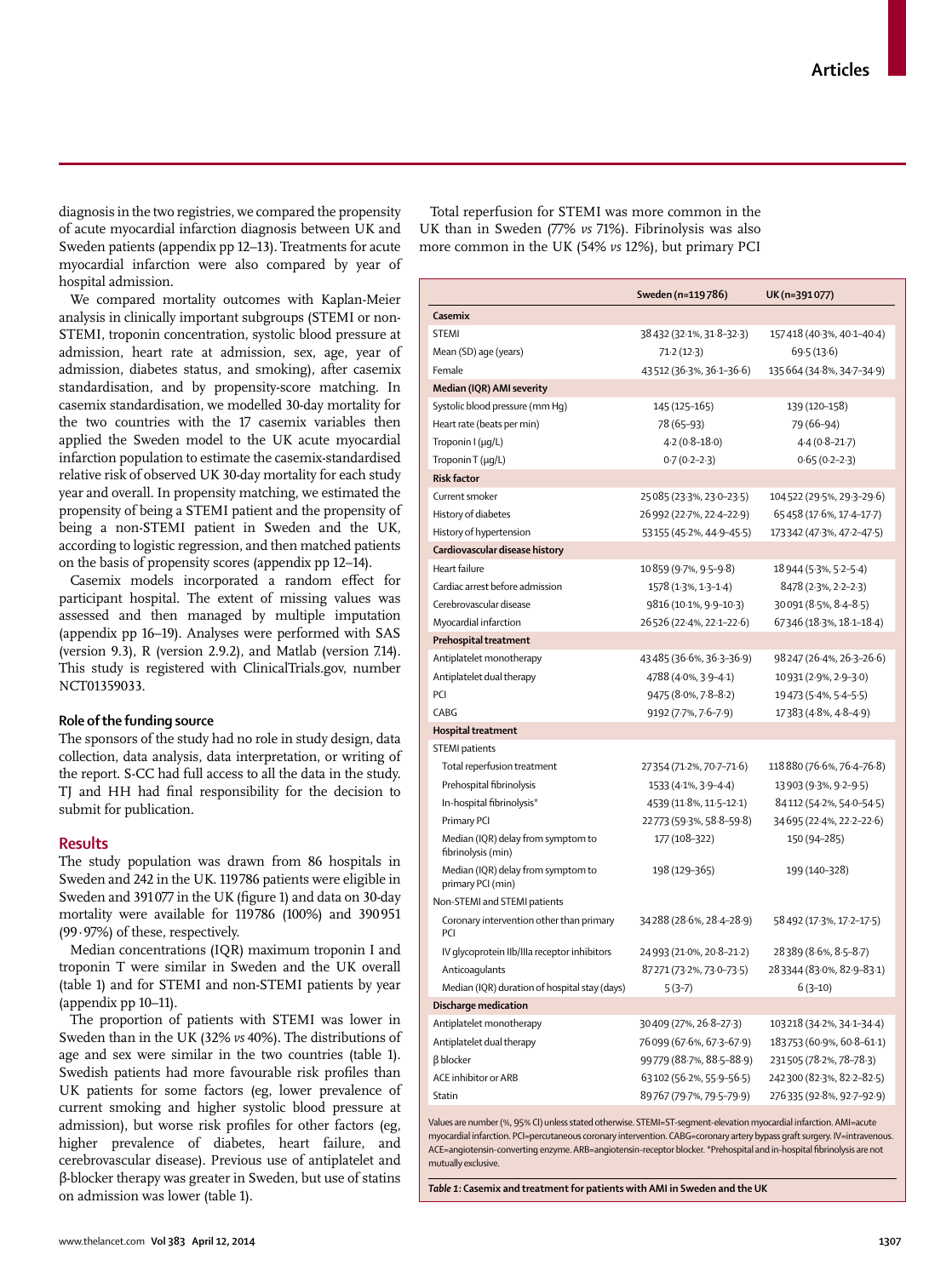

*Figure 2***: Use of reperfusion or fi brinolysis to treat STEMI and medication at discharge among all patients, by year**

(A) Primary PCI and (B) fi brinolysis, including any given before admission or in hospital. (C) Any antiplatelet therapy and statin and (D) use of β blockers and ACEI or ARBs among all acute myocardial infarction patients who survived to discharge. STEMI=ST-segment-elevation myocardial infarction. PCI=percutaneous coronary intervention. ACEI=angiotensin-converting-enzyme inhibitor. ARB=angiotensin-receptor blocker.



*Figure 3***: Kaplan-Meier curves for cumulative mortality at 30 days after admission with acute myocardial infarction in Sweden and the UK**

\*Time of censoring or vital status at 30 days missing for 129 patients in the UK.

was notably more common in Sweden (59% *vs* 22%; table 1). The median delay from symptom onset to hospital admission was similar in the two countries. The median delay from symptom onset to primary PCI in STEMI patients was similar, but for fibrinolysis the delay was longer in Sweden (table 1). Overall, coronary interventions (other than primary PCI) and use of intravenous glycoprotein IIb/IIIa agents were higher in Sweden than in the UK. For patients who survived to hospital discharge, those in Sweden were more likely than those in the UK to be prescribed dual antiplatelet therapy or β blockers, but less likely to be prescribed ACE inhibitors or ARBs and statins (table 1).

In both countries the use of primary PCI to treat STEMI increased over time and use of fibrinolysis decreased (figure 2, appendix p 20). In 2004, almost all STEMI patients in the UK received fibrinolysis, but this decreased substantially over time and use of primary PCI reached the Swedish 2004 rate in 2009. Over time, the use of any antiplatelet medication at discharge was similar in the two countries. Use of dual antiplatelet therapy at discharge was initially low in the UK but increased over time and had exceeded that in Sweden by 2009 (appendix p 20). Use of β blockers at discharge was constantly higher in Sweden, whereas use of ACE inhibitors or ARBs and use of statins were higher in the UK (figure 2).

Cumulative 30-day mortality was higher in the UK than in Sweden (figure 3). When assessed according to troponin concentrations, acute infarct severity (heart rate and blood pressure at admission), age, sex, year of admission, smoking, and diabetes status, 30-day mortality in the UK remained consistently higher than that in Sweden (table 2). The strength and direction of casemixadjusted associations between 30-day mortality and age, year of admission, blood pressure, heart rate, diabetes status, history of cardiovascular disease, and previous revascularisation were similar in Sweden and the UK (appendix p 18). In-hospital mortality was also higher in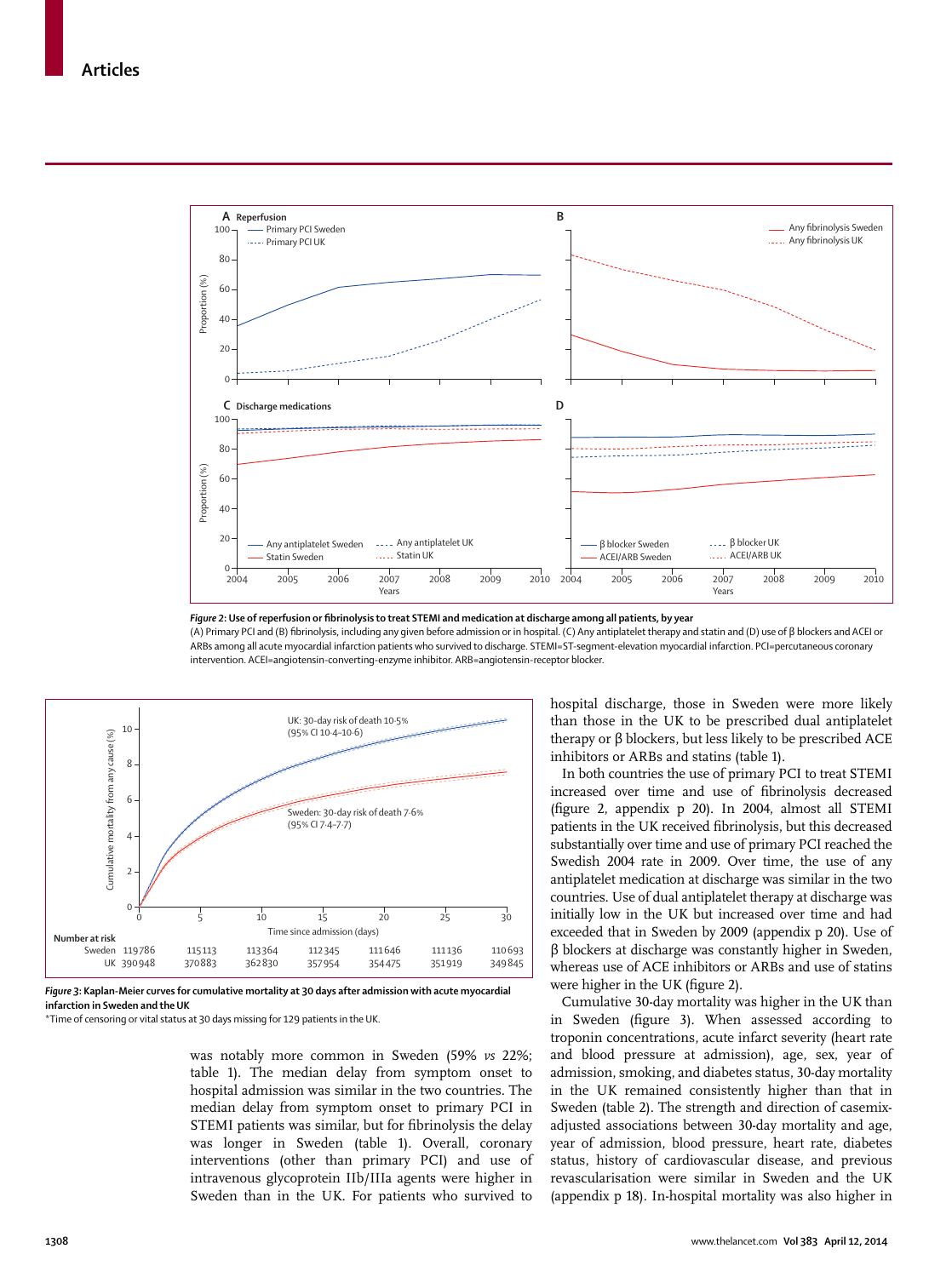www.thelancet.com**Vol 383 April 12, 2014 1309**

the UK  $(8.8\%, 8.7-8.9)$  than in Sweden  $(5.8\%, 5.7-5.9)$ . In clinically important subgroups, in-hospital mortality was consistently higher in the UK than in Sweden (appendix p 21).

After standardisation with the Swedish casemix model, UK mortality was lower than the unadjusted, crude estimates (appendix p 22). After standardisation, the forecast mean 30-day mortality between 2004 and 2010 was 7·7% (95% CI 7·3–8·2). If the same casemix was assumed in Sweden and the UK, the standardised mortality ratio was 1·37 (1·30–1·45), which corresponded to an estimated 11 263 (9620–12 827) more deaths in the UK between 2004 and 2010 than in Sweden. The greatest annual difference between countries in mortality was seen in 2004, when the standardised mortality ratio was 1·47 (1 $\cdot$ 38–1 $\cdot$ 58), but decreased significantly over time to 1 $\cdot$ 20  $(1.12-1.29)$  in 2010 (figure 4). The propensity-matched analyses gave similar findings (appendix p 15). We explored the extent to which mortality differences between countries might be explained by differences in medical care, by casemix standardisation and treatment in hospital and also by estimating what might have differed if the UK had the same level of use of primary PCI and β blockers as Sweden from 2004 onwards, assuming treatment benefits reported in randomised clinical trials. If the level of use of primary PCI and β blockers had been the same in the UK as in Sweden, we estimate the standardised mortality ratio would have reduced from 1·37 to 1·31 (95% CI  $1.30-1.33$ ; appendix pp 22, 24). When in-hospital treatments were included in addition to casemix, the standardised mortality ratio decreased from 1·37 to 1·21 (1·15–1·29 appendix pp 22–23).

## **Discussion**

We found greater mortality among patients with acute myocardial infarction in the UK than similar patients in Sweden. The differences in the care and outcomes of acute myocardial infarction are a cause for concern. Uptake of effective treatments, especially primary PCI to treat STEMI and  $β$  blockers at discharge, was slower in the UK than in Sweden. The greater cumulative 30-day mortality in the UK was much improved after standardisation with the Swedish casemix. This approach suggests that more than 10 000 deaths at 30 days would have been prevented or delayed had UK patients experienced the care of their Swedish counterparts.

Several lines of evidence support the validity of comparing care and outcomes across these registries. First, by design we captured data on the whole system in both countries (all hospitals and consecutive patients) and have used common data definitions. That these data are comparable is supported by our finding that the associations between casemix variables and mortality were similar in the two countries. Second, the diagnosis of acute myocardial infarction was comparable, with troponin values and propensity to make a diagnosis being similar. Third, differences in 30-day mortality between

countries were consistent within strata defined by troponin values and other clinically important subgroups. The use of primary PCI to treat STEMI in the UK lagged

behind that in Sweden; the rate in 2010 in the UK (53%)

|                                                   | Number of deaths/patients |                           | 30-day mortality (%, 95% CI) |                           |  |  |  |
|---------------------------------------------------|---------------------------|---------------------------|------------------------------|---------------------------|--|--|--|
|                                                   | Sweden<br>$(n=119786)$    | <b>UK</b><br>$(n=391077)$ | Sweden<br>$(n=119786)$       | <b>UK</b><br>$(n=391077)$ |  |  |  |
| ST-segment elevation                              |                           |                           |                              |                           |  |  |  |
| STEMI                                             | 3248/37937                | 17681/157365              | $8.6\%$ (8.3-8.8)            | 11.2% (11.1-11.4)         |  |  |  |
| Non-STEMI                                         | 5923/80724                | 23828/233586              | $7.3\%$ (7.2-7.5)            | 10.2% (10.1-10.3)         |  |  |  |
| Severity of myocardial infarction                 |                           |                           |                              |                           |  |  |  |
| Troponin I (µg/L)                                 |                           |                           |                              |                           |  |  |  |
| $5 - 0$                                           | 1487/29793                | 5994/80991                | $5.0\%$ (4.7-5.2)            | 7 4% (7 2–7 6)            |  |  |  |
| $5.0 - 9.9$                                       | 484/6725                  | 1670/17524                | $7.2\% (6.6–7.8)$            | $9.5\%$ (9.1-10.0)        |  |  |  |
| $10-0-20-0$                                       | 487/6256                  | 1560/16342                | $7.8\%$ (7.1-8.5)            | $9.5\%$ (9.1-10.0)        |  |  |  |
| $\geq$ 20 $\cdot$ 0                               | 1404/13255                | 4630/40765                | 10.6% (10.1-11.1)            | 11.4% (11.1-11.7)         |  |  |  |
| Troponin T (µg/L)                                 |                           |                           |                              |                           |  |  |  |
| <0.2                                              | 724/12846                 | 2382/30756                | $5.6\%$ (5.3–6.0)            | 7.7% (7.5–8.0)            |  |  |  |
| $0.2 - 0.5$                                       | 598/10263                 | 2060/23937                | $5.8\%$ (5.4–6.3)            | $8.6\%$ ( $8.3 - 9.0$ )   |  |  |  |
| $0.5 - 1.0$                                       | 559/7963                  | 1674/17774                | $7.0\%$ (6.5-7.6)            | $9.4\%$ (9.0-9.9)         |  |  |  |
| $\geq 1.0$                                        | 2453/22921                | 6038/50485                | 10.7% (10.3-11.1)            | 12.0% (11.7-12.2)         |  |  |  |
| Admission systolic blood pressure (mm Hq)         |                           |                           |                              |                           |  |  |  |
| < 110                                             | 2279/9729                 | 10532/47796               | 23-4% (22-6-24-3)            | 22.0% (21.7-22.4)         |  |  |  |
| 110-140                                           | 2882/31750                | 13331/123072              | $9.1\%$ (8.8–9.4)            | 10.8% (10.7-11)           |  |  |  |
| >140                                              | 2732/62743                | 11406/166274              | $4.4\%$ (4.2-4.5)            | $6.9\%$ (6.7–7.0)         |  |  |  |
| Admission heart rate (beats per min)              |                           |                           |                              |                           |  |  |  |
| $-90$                                             | 4143/73584                | 18307/230648              | $5.6\%$ (5.5–5.8)            | 7.9% (7.8-8.0)            |  |  |  |
| 90-120                                            | 2760/24235                | 12694/82674               | $11.4\% (11-11.8)$           | 15.4% (15.1-15.6)         |  |  |  |
| >120                                              | 1103/7933                 | 4418/24525                | 13.9% (13.2-14.7)            | 18.0% (17.5-18.5)         |  |  |  |
| Demographic characteristics                       |                           |                           |                              |                           |  |  |  |
| Male                                              | 5069/75406                | 22 549/25 4110            | $6.7\%$ (6.5–6.9)            | $8.9\%$ ( $8.8-9.0$ )     |  |  |  |
| Female                                            | 4102/43255                | 18823/135608              | $9.5\%$ (9.2–9.8)            | 13.9% (13.7-14.1)         |  |  |  |
| Age                                               |                           |                           |                              |                           |  |  |  |
| <65 years                                         | 717/35262                 | 4487/142392               | $2.0\%$ (1.9–2.2)            | $3.2\%$ (3.1-3.2)         |  |  |  |
| 65-75 years                                       | 1385/29859                | 7651/94442                | $4.6\%$ (4.4–4.9)            | $8.1\%$ (7.9-8.3)         |  |  |  |
| 75-85 years                                       | 3731/36324                | 16288/101943              | 10.3% (10-10.6)              | $16.0\% (15.8 - 16.2)$    |  |  |  |
| $\geq 85$ years                                   | 3338/17216                | 13083/52174               | 19-4% (18-8–20)              | 25.1% (24.7-25.4)         |  |  |  |
| Year of admission                                 |                           |                           |                              |                           |  |  |  |
| 2004                                              | 1803/18294                | 7300/55447                | $9.9\%$ (9.4-10.3)           | 13.2% (12.9-13.4)         |  |  |  |
| 2005                                              | 1568/17274                | 6842/54421                | $9.1\% (8.7 - 9.5)$          | $12.6\% (12.3 - 12.9)$    |  |  |  |
| 2006                                              | 1368/16865                | 5966/52757                | $8.1\%$ (7.7-8.5)            | $11.3\%$ (11-11.6)        |  |  |  |
| 2007                                              | 1224/17601                | 5547/53276                | $7.0\%$ (6.6-7.3)            | 10-4% (10-2-10-7)         |  |  |  |
| 2008                                              | 1145/16 647               | 5505/55851                | $6.9\%$ (6.5–7.3)            | $9.9\%$ (9.6-10.1)        |  |  |  |
| 2009                                              | 1010/15796                | 5237/58479                | $6.4\%$ (6-6.8)              | $9.0\% (8.7 - 9.2)$       |  |  |  |
| 2010                                              | 1053/16184                | 5112/60720                | $6.5\%$ (6.1–6.9)            | $8.4\%$ ( $8.2-8.6$ )     |  |  |  |
| <b>Risk factors</b>                               |                           |                           |                              |                           |  |  |  |
| <b>Diabetes</b>                                   | 2657/26769                | 8444/65424                | 9.9% (9.6–10.3)              | 12.9% (12.7-13.2)         |  |  |  |
| No diabetes                                       | 6371/91275                | 29 647/307 409            | $7.0\%$ (6.8–7.1)            | $9.6\%$ (9.5–9.7)         |  |  |  |
| Current smoker                                    | 1086/24651                | 5765/104503               | $4.4\%$ (4.2-4.7)            | $5.5\%$ (5.4-5.7)         |  |  |  |
| Non-smoker                                        | 5939/82205                | 26463/249814              | $7.2\% (7-7.4)$              | 10.6% (10.5-10.7)         |  |  |  |
| STEMI=ST-segment-elevation myocardial infarction. |                           |                           |                              |                           |  |  |  |

*Table 2:* **30-day mortality in patients with acute myocardial infarction in Sweden and the UK, by clinically relevant subgroups**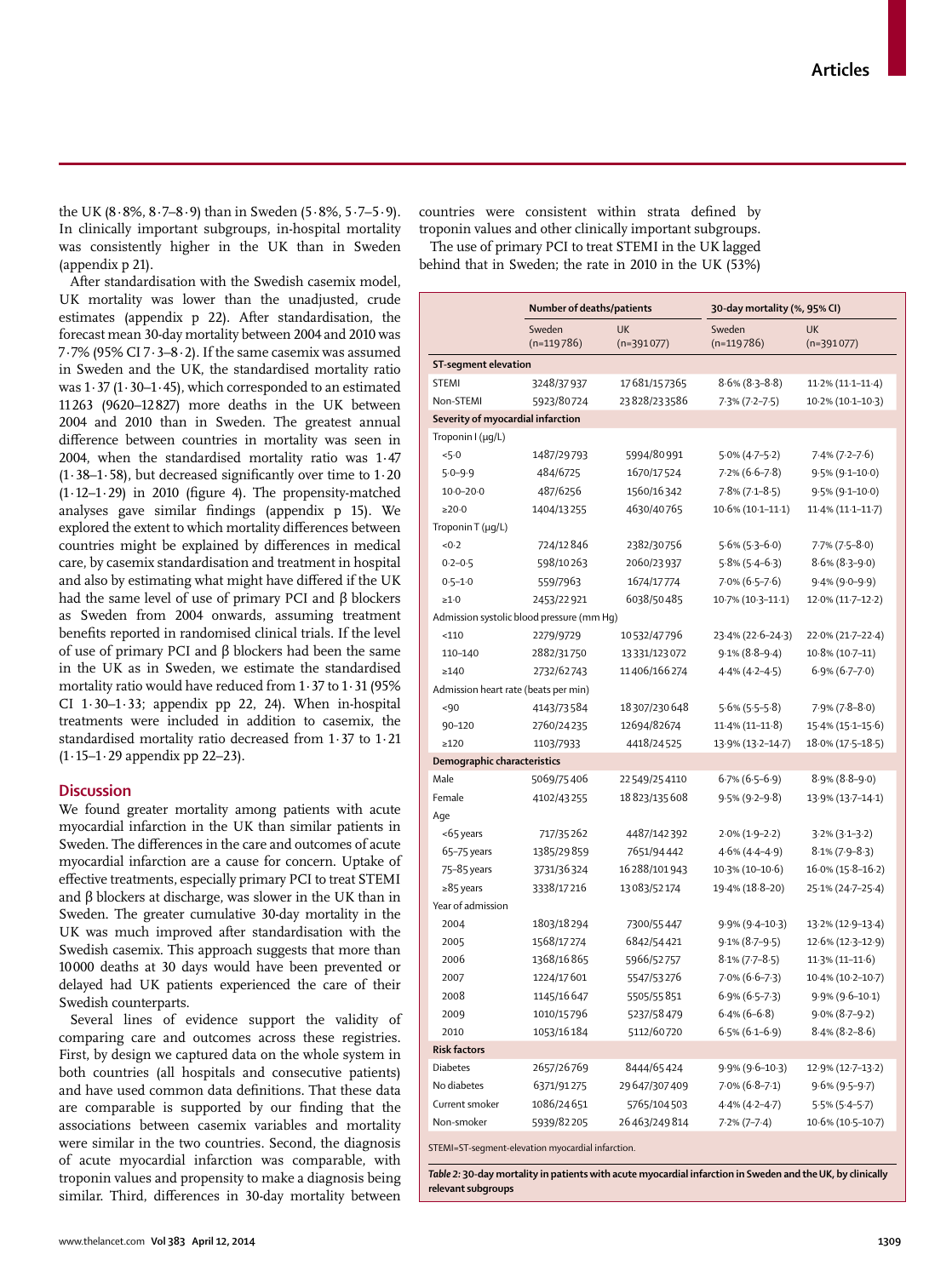| Year | Number of Observed<br><b>UK AMI</b><br>patients | <b>UK30-day</b> | Casemix-<br>standardised<br>mortality (%) risk ratio (95% CI) |     |       |       |                     |     |     |     |     |
|------|-------------------------------------------------|-----------------|---------------------------------------------------------------|-----|-------|-------|---------------------|-----|-----|-----|-----|
| 2004 | 55447                                           | $13-2$          | $1.47(1.38 - 1.58)$                                           |     |       |       |                     |     |     |     |     |
| 2005 | 54421                                           | 12.6            | $1.44(1.35-1.54)$                                             |     |       |       |                     |     |     |     |     |
| 2006 | 52757                                           | $11-3$          | $1.35(1.26 - 1.45)$                                           |     |       |       |                     |     |     |     |     |
| 2007 | 53276                                           | $10-4$          | $1.41(1.31 - 1.51)$                                           |     |       |       |                     |     |     |     |     |
| 2008 | 55851                                           | 9.9             | $1.37(1.28 - 1.48)$                                           |     |       |       |                     |     |     |     |     |
| 2009 | 58479                                           | $9 - 0$         | $1.34(1.24 - 1.45)$                                           |     |       |       |                     |     |     |     |     |
| 2010 | 60720                                           | $8-4$           | $1.20(1.12 - 1.29)$                                           |     |       |       |                     |     |     |     |     |
|      |                                                 |                 | 0.8                                                           | 0.9 | $1-0$ | $1-1$ | $1-2$               | 1.3 | 1.4 | 1.5 | 1·6 |
|      |                                                 |                 | Mortality Sweden higher                                       |     |       |       | Mortality UK higher |     |     |     |     |
|      | Standardised relative risk                      |                 |                                                               |     |       |       |                     |     |     |     |     |

*Figure 4***: 30-day mortality of UK patients admitted in each study year, standardised according to the Swedish casemix model**

p=0·01 for linear trend across years for the relative risks. AMI=acute myocardial infarction.

## *Panel***: Research in context**

#### **Systematic review**

We searched Medline via PubMed with the medical subject headings "myocardial infarction", "Outcome Assessment (Health Care)", and "internationality" and identified studies published in English from January, 1990 to September, 2013. Additional references from identified studies, reviews, or relevant citations provided by experts were manually checked to supplement the literature searches. We identified six closely relevant studies reporting substantial variation in the use and uptake of evidence-based medicine for care of acute myocardial infarction between countries. 8-11,15,16 These studies, however, were based on selected samples of hospital patients in voluntary registries,<sup>8-10</sup> crosssectional surveys,<sup>15</sup> a clinical trial,<sup>16</sup> or with only ST-segment-elevation acute myocardial infarction (STEMI)<sup>8-9,11</sup> or non-STEMI.<sup>10</sup> One study reported important between-countries differences in acute myocardial infarction mortality<sup>18</sup> and the uptake of some evidencebased medicine. Our search revealed no previous studies comparing quality of care between two countries with nationwide coverage and taking into account heterogeneity in patients' casemix.

#### **Interpretation**

We found evidence of clinically important international differences in the uptake of effective treatments for and outcomes from AMI. 30-day mortality after AMI was higher among UK patients than among Swedish patients. Differences in mortality were not explained by differences in casemix, but were partly attributable to recorded differences in clinical care. International comparisons of care and outcome registries might yield important, actionable insights to guide health-care policy and clinical practice to improve the quality of health systems and prevent avoidable deaths from acute myocardial infarction.

> was similar to that in Sweden in 2005 (50%). Primary PCI was more effective than fibrinolysis in a meta-analysis,<sup>28</sup> and this finding was reflected in guideline recommendations in the USA in 2004,<sup>29</sup> and in Europe in 2005.<sup>30</sup> The UK did not have a national policy for primary PCI until October, 2008,31 which could explain the rapid increase in the use of this treatment from 2008 onwards, but it took until 2011–12 for rates to exceed 90%.<sup>32</sup>

> The use of evidence-based secondary prevention showed a mixed pattern, with statin therapy and ACE inhibitors or ARBs being more commonly prescribed in the UK than in Sweden, whereas use of β blockers at discharge was more

common in Sweden. β blockers have been reported to be efficacious for secondary prevention of acute myocardial infarction in randomised, controlled trials, and have been included in guideline recommendations for acute myocardial infarction in Europe<sup>33</sup> and the USA<sup>34</sup> since 1996, but their use was not recommended in the UK until 2001.35

Our findings suggest that these differences in clinical care contributed to international differences in patients' outcomes. The mortality gap between Sweden and the UK decreased over time, which is consistent with the narrowing gap between treatments. Application of Swedish rates of primary PCI and β blocker use to the UK population or inclusion of in-hospital treatments in the standardisation were associated separately with reduced differences in mortality between the two countries.

Other features of health care are not measured in these registries (eg, why particular patients do or do not receive particular types of care), and these features probably contribute to explaining the mortality gap. We show that improved understanding of selection processes in the two countries is needed (appendix p 23). Mortality might be affected by multiple unmeasured features of care, including doses, timing, adherence to drugs, differences in operator experience, shared and specialty care pathways, use of decision-support tools, and organisational culture.<sup>12</sup>

In all countries, patients, payers and policymakers could ask how outcomes in their health systems compare with our results. Policy initiatives are required to identify, understand, and reduce gaps between treatment use and outcomes in different health systems. We suggest that progress towards this goal is achievable because the narrowing of the gap between mortality in Sweden and the UK indicates that differences are reversible. Betweencountry comparisons of nationwide care and outcomes is a novel approach; most quality-outcome initiatives so far have been concentrated on within-country and withinsystem metrics. For Sweden our results highlight the value of quality of sustained, system-wide initiatives to improve quality, including the public reporting of outcomes at hospital level. For the UK our results suggest the usefulness of learning from systems that seem to be performing better.<sup>1,2</sup>

Our study has several limitations. First, we cannot exclude the possibility that unmeasured features of casemix contributed to the differences in mortality. However, standardisation, stratification, and analysis of propensity scores all reported similar results, which supports an actual and significant difference between countries. Our casemix model is as comprehensive as the registries allow and included 17 variables in demography, acute myocardial infarction severity, risk factor, comorbidity, and prehospital treatment. Second, we could not assess the care received by patients who died before reaching hospital, although we believe this is unlikely to explain the higher mortality in the UK because the time from symptom onset to admission was similar to that in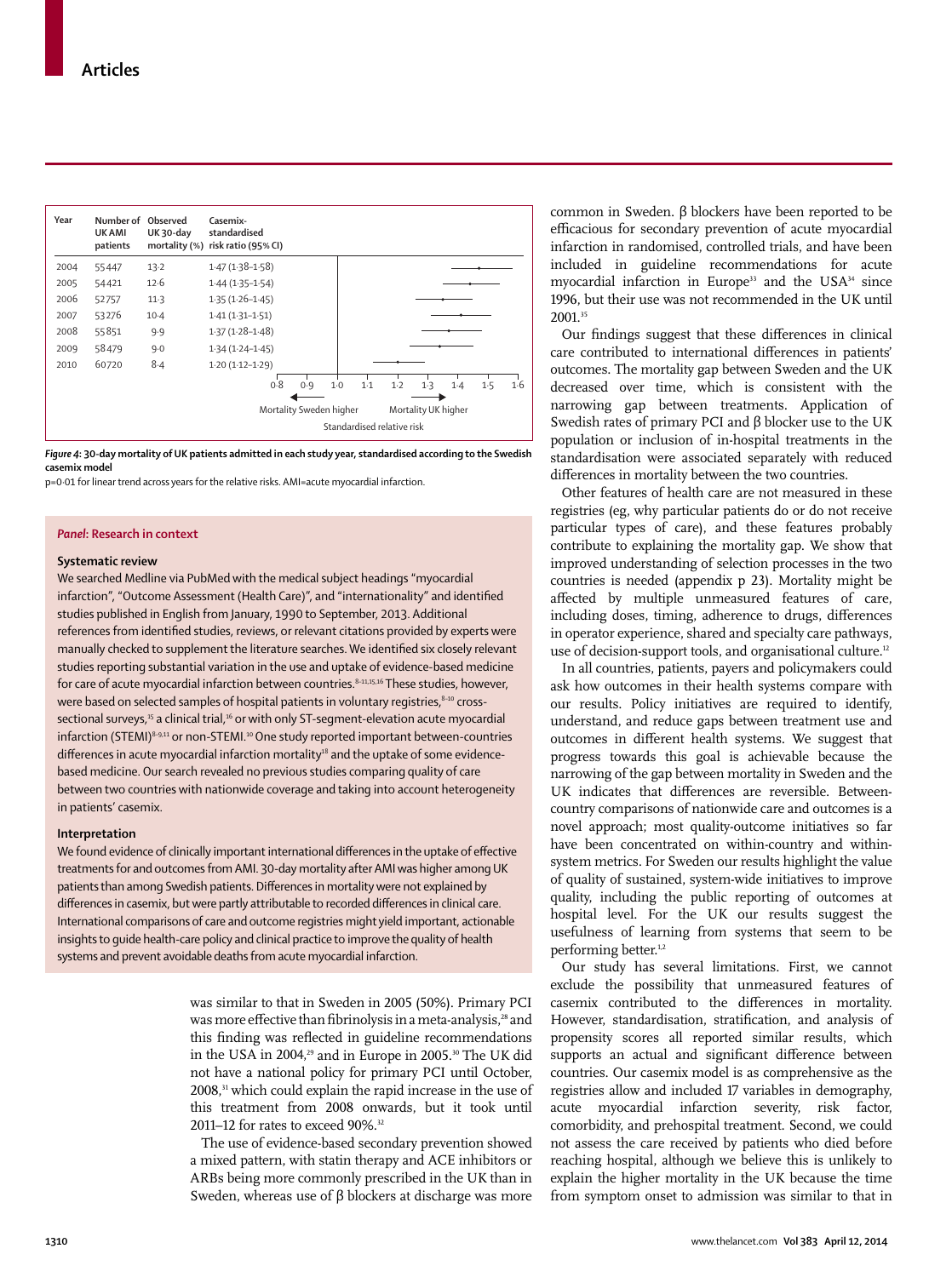Sweden and differences in mortality became apparent after the first day in hospital. Third, the registries do not capture all patients admitted with acute myocardial infarction and, in the UK, missed patients are likely to be older and less likely to be under the care of a cardiologist than patients recorded in the registry.<sup>36</sup> Because the nationwide registries in Sweden have been established longer than in the UK, missed cases might be less frequent in Sweden, which suggests the actual difference in mortality could be wider. Fourth, the quality and completeness of data (in themselves markers of quality of care) might introduce bias in our casemix model. In sensitivity analyses, however, estimates for the associations between casemix variables and 30-day mortality based on complete case analysis verified the results from multiple imputed data (appendix pp 18–19).

Our comparison of international outcomes suggests a novel research agenda (panel).<sup>37</sup> First, additional patientlevel health-care factors that are not measured might explain differences between countries. International harmonisation of detailed measures of quality of care in clinical registries, such as pathways of care, is needed. Second, at the national level, whether initiatives, such as national policies, financial incentives, organisation, and leadership, affect the delivery of care is unclear. Third, outcomes should be compared with those in other countries, such as France, Hungary, Poland, and the USA, through assessment of national, albeit voluntary, registries. Fourth, with linkage to national electronic health records, there are opportunities to extend comparisons to include ambulatory care before and after admission for heart attack, non-fatal events, and longer-term outcomes.<sup>38</sup>

We found clinically important differences in the care and outcomes of patients with acute myocardial infarction in Sweden and the UK. International comparisons of care and outcome registries might inform new research and policy initiatives to improve the quality of health systems.

#### **Contributors**

S-CC, RG, and ON analysed the data. All authors contributed to the preparation of the manuscript. TJ and HH oversaw the study and provided important scientific input, leadership, and collaboration in the study.

#### **Conflicts of interest**

We declare that we have no conflicts of interest.

#### **Acknowledgments**

This study was done on behalf of the Swedish web-system for Enhancement and Development of Evidence-Based Care in Heart Disease Evaluated According to Recommended Therapies/The Swedish Register of Information and Knowledge about Swedish Health Intensive Care Admissions, the National Institute for Cardiovascular Outcomes Research/ Myocardial Ischaemia National Audit Project, the Clinical Research Using Linked Bespoke Studies and Electronic Health Records programme, and the European Implementation Score project. This study was funded by the European Union Seventh Framework Programme for Research (CW, PH, and HH, grant 223153), National Institute for Health Research ([NIHR] AT and HH, grant RP-PG-0407–10314), Wellcome Trust (AT and HH, grant 086091/Z/08/Z), and the Medical Research Council Prognosis Research Strategy (PROGRESS) Partnership (AT and HH, grant G0902393/99558), and by awards to establish the Farr Institute of Health Informatics Research at UCL Partners, from the Medical Research Council, Arthritis Research UK, British Heart Foundation, Cancer Research UK, Chief

Scientist Office, Economic and Social Research Council, Engineering and Physical Sciences Research Council, NIHR, National Institute for Social Care and Health Research, and Wellcome Trust. CW was supported by the NIHR Biomedical Research Centre at Guy's and St Thomas' National Health Service Foundation Trust and King's College London, funded by the NIHR. AT was supported by Barts and The London NIHR Cardiovascular Biomedical Research Unit, funded by the National Institute for Health Research. SJ, AJ, LW, and TJ were supported by the Swedish Heart and Lung Foundation. RG is employed at the Medical Products Agency in Sweden. The views expressed in this paper do not necessarily represent the views of the funding bodies.

#### **References**

- Coleman MP, Forman D, Bryant H, et al, for the ICBP Module 1 Working Group. Cancer survival in Australia, Canada, Denmark, Norway, Sweden, and the UK, 1995-2007 (the International Cancer Benchmarking Partnership): an analysis of population-based cancer registry data. *Lancet* 2011; **377:** 127–38.
- 2 Murray CJ, Richards MA, Newton JN, et al. UK health performance: fi ndings of the Global Burden of Disease Study 2010. *Lancet* 2013; **381:** 997–1020.
- Iglehart JK. Prioritizing comparative-effectiveness research--IOM recommendations. *N Engl J Med* 2009; **361:** 325–28.
- 4 Wright RS, Anderson JL, Adams CD, et al, for the American College of Cardiology Foundation/American Heart Association Task Force on Practice Guidelines. 2011 ACCF/AHA focused update incorporated into the ACC/AHA 2007 guidelines for the management of patients with unstable angina/non-ST-elevation myocardial infarction: a report of the American College of Cardiology Foundation/American Heart Association Task Force on Practice Guidelines developed in collaboration with the American Academy of Family Physicians, Society for Cardiovascular Angiography and Interventions, and the Society of Thoracic Surgeons. *J Am Coll Cardiol* 2011; **57:** e215–367.
- 5 Kushner FG, Hand M, Smith SC Jr, et al. 2009 focused updates: ACC/ AHA guidelines for the management of patients with ST-elevation myocardial infarction (updating the 2004 guideline and 2007 focused update) and ACC/AHA/SCAI guidelines on percutaneous coronary intervention (updating the 2005 guideline and 2007 focused update) a report of the American College of Cardiology Foundation/American Heart Association Task Force on Practice Guidelines. *J Am Coll Cardiol* 2009; **54:** 2205–41.
- 6 Gavalova L. Myocardial Ischaemia National Audit Project (MINAP) 2011 report. London: National Institute for Cardiovascular Outcomes Research: 2012.
- 7 Jernberg T, Johanson P, Held C, Svennblad B, Lindbäck J, Wallentin L, for the SWEDEHEART/RIKS-HIA. Association between adoption of evidence-based treatment and survival for patients with ST-elevation myocardial infarction. *JAMA* 2011; **305:** 1677–84.
- 8 Eagle KA, Goodman SG, Avezum A, Budaj A, Sullivan CM, López-Sendón J, for the GRACE Investigators. Practice variation and missed opportunities for reperfusion in ST-segment-elevation myocardial infarction: findings from the Global Registry of Acute Coronary Events (GRACE). *Lancet* 2002; **359:** 373–77.
- 9 Widimsky P, Wijns W, Fajadet J, et al, for the European Association for Percutaneous Cardiovascular Interventions. Reperfusion therapy for ST elevation acute myocardial infarction in Europe: description of the current situation in 30 countries. *Eur Heart J* 2010; **31:** 943–57.
- 10 Yusuf S, Flather M, Pogue J, et al, for the OASIS (Organisation to Assess Strategies for Ischaemic Syndromes) Registry Investigators. Variations between countries in invasive cardiac procedures and outcomes in patients with suspected unstable angina or myocardial infarction without initial ST elevation. *Lancet* 1998; **352:** 507–14.
- Laut KG, Gale CP, Lash TL, Kristensen SD. Determinants and patterns of utilization of primary percutaneous coronary intervention across 12 European countries: 2003–2008. *Int J Cardiol* 2013 **168:** 2745–53.
- 12 Curry LA, Spatz E, Cherlin E, et al. What distinguishes topperforming hospitals in acute myocardial infarction mortality rates? A qualitative study. *Ann Intern Med* 2011; **154:** 384–90.
- 13 White HD, Chew DP. Acute myocardial infarction. *Lancet* 2008; **372:** 570–84.
- Levy AR, Mitton C, Johnston KM, Harrigan B, Briggs AH. International comparison of comparative effectiveness research in five jurisdictions: insights for the US. *Pharmacoeconomics* 2010; **28:** 813–30.